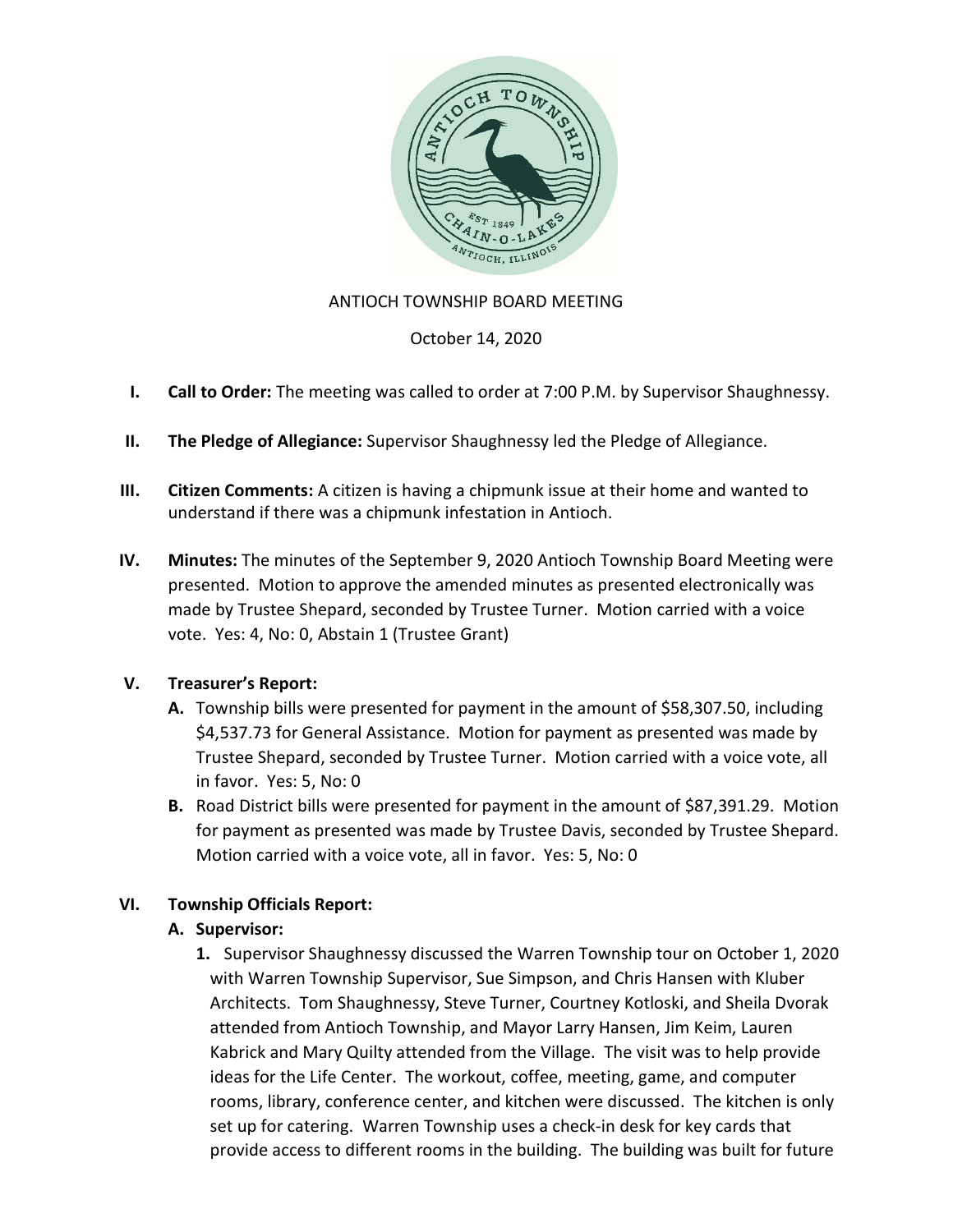expansion. Courtney Kotloski compiled a Life Center Data Collection list. Supervisor Shaughnessy asked the Trustees to review the list, and share ideas and suggestions.

2. Supervisor Shaughnessy provided the First Fire Protection District's September Summary.

## B. Clerk:

- 1. Early voting at Antioch Township is October 19 through November 1. Polls will be open Monday through Friday 8:30 a.m. – 7:00 p.m., Saturday and Sunday 9 a.m. – 5 p.m..
- C. The board discussed President Trump's executive order on deferring payroll tax obligations. A motion was made by Trustee Grant, seconded by Trustee Shepard for approval to not participate in the executive order to temporarily defer employee's payroll social security tax withholdings. Motion carried with a voice vote, all in favor. Yes: 5, No: 0

# C. Assessor:

1. There have been 20% less appeals than last year. Hearings will be conducted via Zoom on October 20, 2020 and October 21, 2020 from 8:15 a.m. to 4:30 p.m.. Trustee Grant shared positive feedback on the assistance he received from Roxanne at the Assessor's office on senior exemptions and assessment freeze.

## D. Highway Commissioner:

1. Blacktopping and shouldering roads is still underway in preparation for winter.

## E. Trustee Reports:

- 1. Senior Committee, Trustee Davis:
	- a. A mailing went out to seniors. Fall Fest was a big success with 40 attendees in the first session and 30 in the second. Little Big Band played. Cards and voicemail of thanks were received from seniors that attended the event.
	- b. Movies resumed at Antioch Theatre on October 10, 2020 with trivia beforehand and a raffle for a basket. Additional movies are November 14, 2020 and December 12, 2020.
	- c. Free flu, Pneumonia, and shingle shots were available at Antioch Township on October 14, 2020.
	- d. Carniciones restaurant is providing free drive thru pasta meals on October 28, November 18, and December 16, 2020 with a \$5 suggestion. A maximum of 2 meals per car.
	- e. There is a box at the Township to write cards and provide them to seniors.
	- f. Dancing classes may be offered this winter.
	- g. There may be a holiday drive thru dinner with carolers and food boxes.

## 2. Grant Committee, Trustee Turner:

- a. Trustee laptops are in transit and will arrive in 5-10 days.
- b. A COVID-19 grant has been issued from Lake County for \$60,000 and \$18,000 has already been received for general and emergency rental and utilities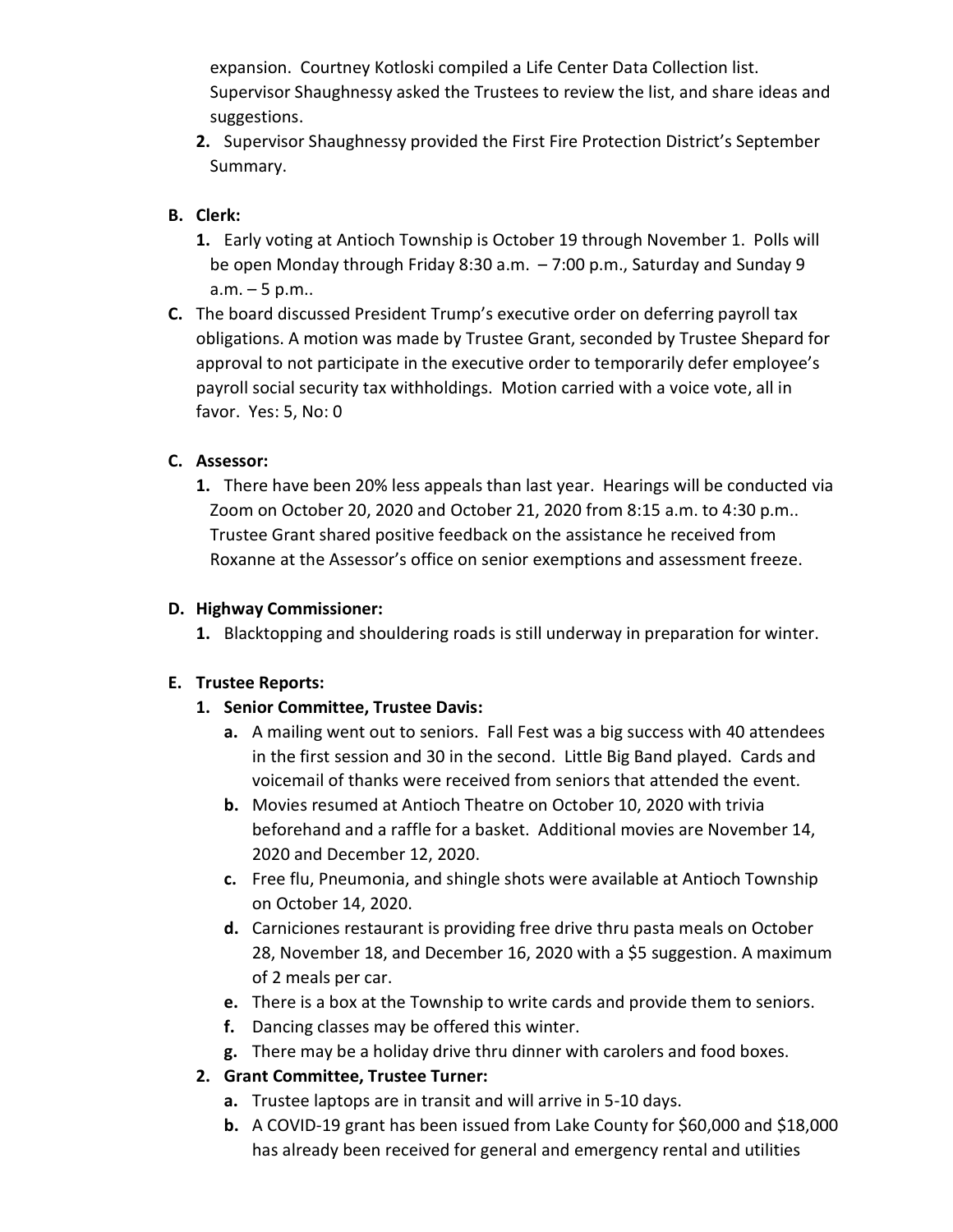assistance. Another FEMA grant will be used for COVID relief for PPE, plastic dividers, sanitizers, etc… The stimulus videos will be reimbursed through this relief fund.

## 3. Transportation Committee, Trustee Grant: No update.

a. Supervisor Shaughnessy shared that St Benedict's Abbey has a new academy, Matthias Academy, and 2 children requiring handicap accessible rides are having a difficult time getting in and out of the van. Glenn Swanson, the Wauconda Supervisor, has a handicap accessible van for seniors and children for sale that is going to be looked at by a mechanic for potential purchase.

## 4. Parks Committee, Trustee Shepard:

- a. Osmond Park wetlands are being reviewed to ensure work can be completed without Army Corps of Engineers involvement. The sledding hill is almost complete, but can't be used this year without grass on it. Half the storage pile has been moved and the Waste Management Site Manager is working on a budget for next year to move more. A fence will be put around the pile for safety. Parking lot expansion is being looked into. Disc golf tee boxes are gravel for now and eventually concrete. The Garden Club is working with us on interpretive signs around the trail including QR codes for more information.
- b. Supervisor Shaughnessy is compiling a document of where the Township stands on capital improvement projects.
- c. The Lions Club is partnering with the Township to hand out food baskets at the Township November 20 and 21, 2020 and December 18 and 19, 2020. Anyone requiring help should be directed to Merry Ladewig.

### VII. New Business:

- A. Supervisor Shaughnessy reported that 3 surveillance proposals were received: Imperial for \$54,985.00, Esscoe for \$45,067.00, and Computers Nationwide for \$48,734.00. A motion to accept the proposal as presented to award Esscoe, the lowcost provider, with the surveillance system contract in the amount of \$45,067.00 and Computers Nationwide with the WiFi connectivity contract in the amount of \$7,303.00 was made by Trustee Turner, seconded by Trustee Shepard. Motion carried with a roll call vote. Yes: 5 - Davis, Grant, Shepard, Turner, Shaughnessy.
- B. Supervisor Shaughnessy presented resolution 101420 setting compensation of township officials for the four-year term beginning May 17, 2021 and ending May 18, 2025 (January 1, 2022 – January 1, 2026 for Assessor). Compensation shall be as follows: Supervisor' Salary, plus \$1,000.00 annually for compensation as Road District Treasurer with insurance and IMRF eligibility effective for each of the following years: May 17, 2021 – May 16, 2022 \$65,845.08, May 16, 2022 – May 15, 2023 \$67,161.98, May 15, 2023 – May 20, 2024 \$68,505.22, May 20, 2024 – May 18, 2025 \$69,875.33. Clerk's Salary with IMRF eligibility effective for each of the following years: May 17, 2021 – May 16, 2022 \$26,625.08, May 16, 2022 – May 15, 2023 \$27,157.58, May 15, 2023 – May 20, 2024 \$27,700.73, May 20, 2024 – May 18, 2025 \$28,254.75. Trustees' per meeting compensation with no benefits, effective for each of the following years: May 17, 2021 – May 16, 2022 \$300.00, May 16, 2022